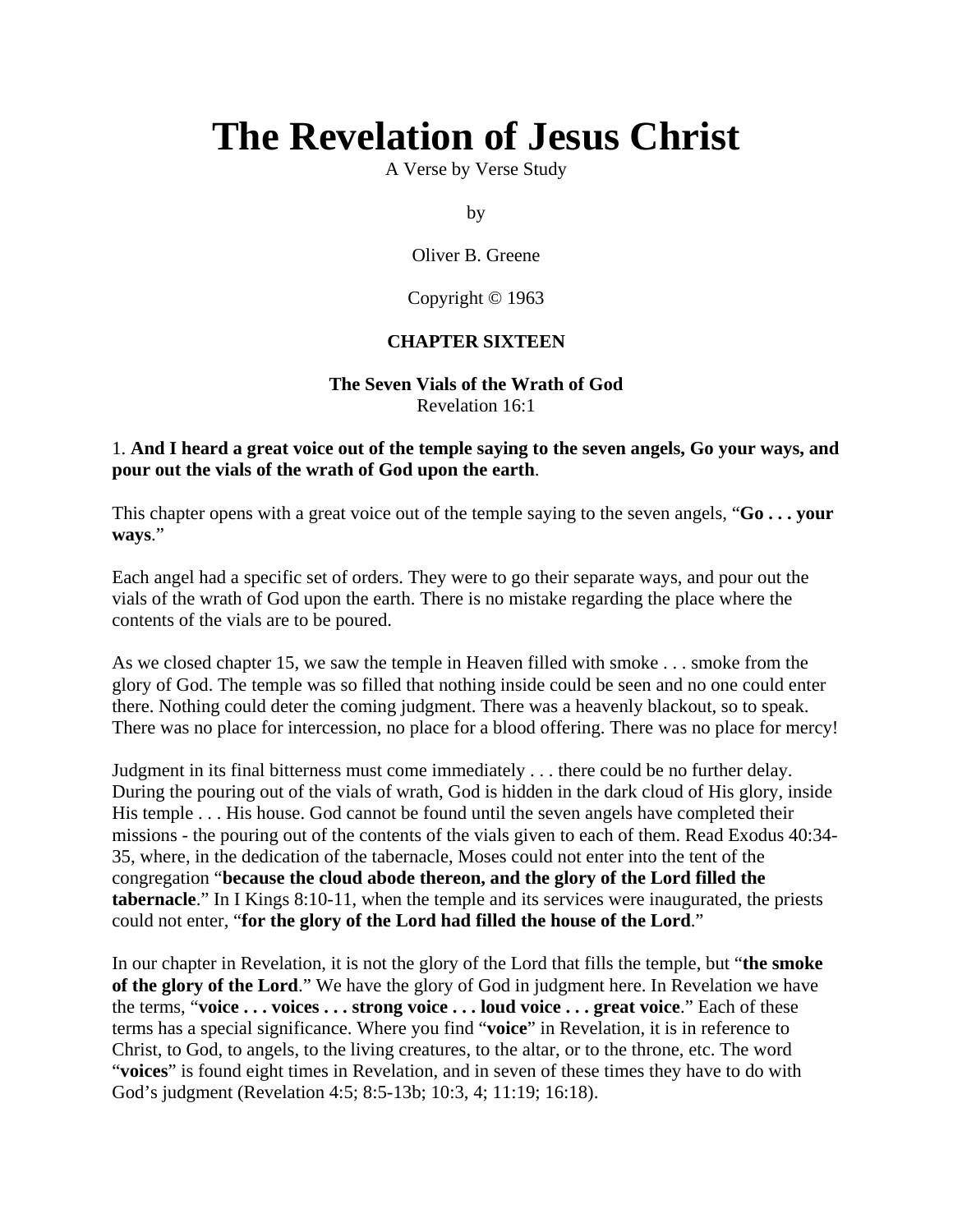"**Strong voice**" in Revelation 18:2, "**loud voice**" in Revelation 5:2, and "**great voice**" in Revelation 16:1 and 21:3 all describe the character of the voice which is speaking. It is either the "**great voice**" of God Himself, or else He is speaking through an angel.

This "**great voice**" which came from the temple (the holiest spot of all) is tremendously stirred to holy wrath by those things which have been taking place on earth during the last half of the Tribulation, when Antichrist sounds out such blasphemy as Heaven, earth, nor hell have never known. God's wrath burns fiercely, and that fierce wrath must be poured out. The number of angels is seven, signifying divine completeness. These seven vials are not filled with incense but with wrath and fury. They were filled in the temple by Almighty God Himself . . . the holy, righteous One of Heaven and of earth. The seven angels stand by, vials in hand, ready to move upon God's command. The "**great voice**" gives that command: "**Pour out your vials upon the earth!**" (The same voice announces the completion of the judgments in Revelation 16:17.)

Note the command to go and pour out - not "**in part**" - but to the last bitter dreg. "**Empty your vials to the last drop, upon the earth!**" (Read Zephaniah 3:8, Psalm 69:24, and Jeremiah 10:25). The seven last plagues seem to be an answer to Israel's prayer, "**Render unto our neighbours sevenfold into their bosom their reproach, wherewith they have reproached thee, O Lord**" (Psalm 79:12).

These seven vials are to be poured out upon all the earth - not just on one locality, but every square inch of this earth.

## **THE FIRST VIAL**

## Revelation 16:2:

## 2. "**And the first went, and poured out his vial upon the earth; and there fell a noisome and grievous sore upon the men which had the mark of the beast, and upon them which worshipped his image**."

In this verse, the first vial is poured out upon the earth. We know where and what the earth is, and there is no point in spiritualizing this statement. When the angel poured out his vial, a running sore came upon men who bore the mark of the Beast and upon them who worshipped his image.

In Revelation 8 we read, "**The first angel . . . the second angel . . .** ", etc. But here in Revelation 16:2 we read only "**the first**," signifying that the contents of the vials are rapidly poured out, that judgments are short and follow in rapid succession. "**Except those days should be shortened, there would be no flesh saved**" (Matthew 24:22).

The first vial contained running, grievous sores, which reminds us of the Egyptian plague in the days of Moses. The sores in Egypt were the sixth plague, and the first to be inflicted upon man. (The previous ones were not directed to the bodies of men.) The sore in Moses' day was a terrible, loathsome disease. Read Deuteronomy 28:27-35.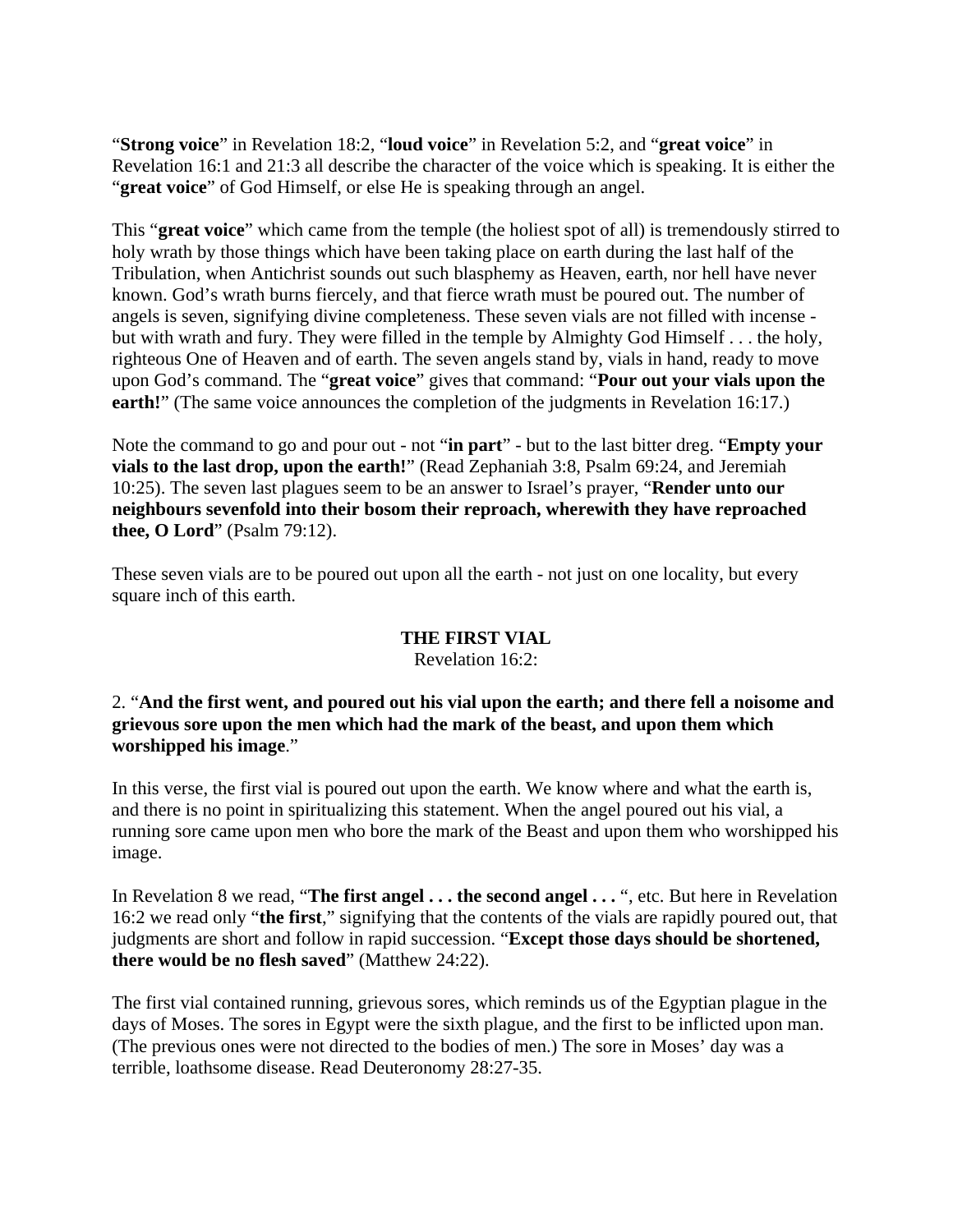The God of Moses' day is the God of Revelation. The God of Pharaoh's day is the God of this day. If God poured out sores upon the ungodly men of Egypt, it will be no hard task for Him to again inflict people with running sores.

The Beast had influenced all the earth. The group designated here consists of the Beastworshippers and those who had received his mark. These vials are to be poured out upon all the earth, and from that I gather that the mark of the Beast (and the Beast-worshippers) reaches throughout the universe. It began in Jerusalem, but quickly spread to the four corners of the earth.

The mark of the Beast is a ticket for those who wear it to be covered with running sores. At the time the vials will be poured out, there will be a very small remnant of God's elect on earth. Again I quote, "**Except those days were shortened, there would no flesh be saved**"; not one person would be spared.

The sores will be "**evil and grievous**" - a bad ulcer.

The Greek word signifies a sore that gives off highly offensive odors. Words cannot describe the despicable condition and the awfulness of such a plague. Will YOU be here? Dear friend, if you are not saved, you could be. If you are born again you will not be. If you do not know beyond a shadow of a doubt that you are born again, bow your head and give your heart to Jesus right now.

"**Believe on the Lord Jesus Christ and thou shalt be saved**." This terrible judgment of sores precedes the fall of Babylon which occurs in verse 19. The everlasting torment of the Beast worshippers (chapter 14:9-10) succeeds the fall of Babylon.

Notice please, the vials and the trumpets are alike in some respects but different in others. In the first four of each, the sphere of operation is the same . . . the earth, the sea, the rivers and fountains of water, and the sun. But in the trumpet judgments the area is restricted to "**a third part**." The area affected under the vials is altogether different. No third or fourth part is mentioned. The whole earth will be affected . . . every square inch of it . . . and the Judgments under the vials are much more severe than the trumpet judgments.

No one escapes the judgments of the vials of the wrath of God.

Will you be covered with running sores one day, or will you be with Jesus when this terrible plague comes to earth?

# **THE SECOND VIAL**

Revelation 16:3:

# 3. **And the second angel poured out his vial upon the sea; and it became as the Blood of a dead man: and every living soul died in the sea**.

I believe the vials will be poured out in rapid succession.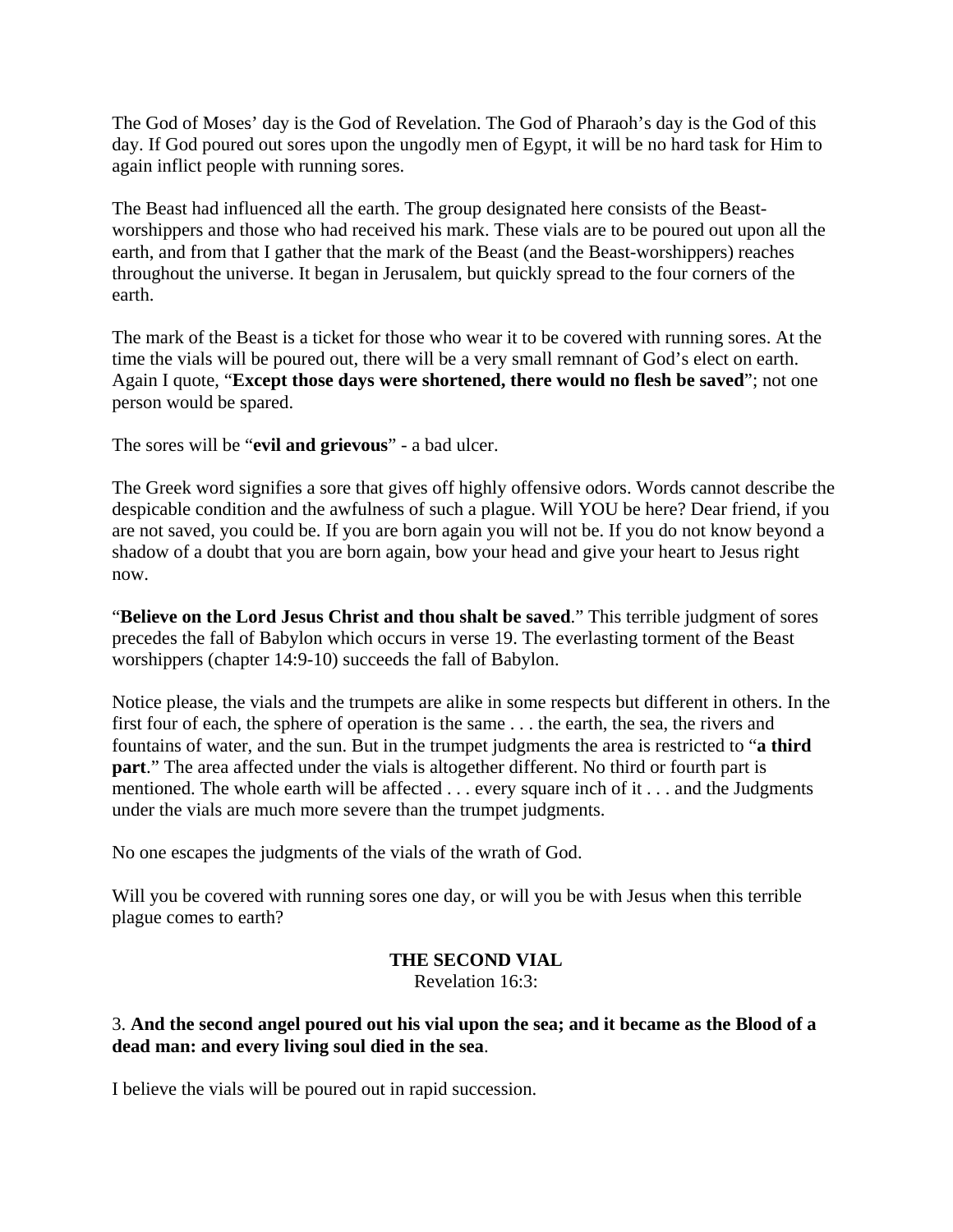The first vial will be poured, and the second vial will immediately follow. In Exodus 7:17-25 the rivers of Egypt turned to blood . . . literal blood, not spiritual nor symbolic blood! Some symbolize the Blood, but why should I? I believe the sea will actually turn to blood "**as the blood of a dead man**," just as the Bible tells us. It is so strange to me that some people have a hard time believing what the Bible has to say. They read it and they ask, "What does that mean?" The answer is clear: The Bible says what it means, and means What it says. In the words of Paul, "**Let God be true, but every man a liar**."

There is no need to try to explain away the running sores, the blood of a dead man, and the literal baking and burning of the backs of men. There is no need to try to explain away God's Word. If God sent real blood, real fire, real lice, real flies, real frogs, real darkness, real death to Egypt, then can He not do it again? Has God changed? You know the answer: "**God changes not!**" (Hebrews 13:8).

God has not changed His mind about sin, nor will He ever do so. One day the Mediterranean and other seas will change to the blood of a dead man. That will be a rotten, stinking, deplorable condition. All the fish, whales and all the sea monsters will die and begin to decay. Think of it! I am certainly glad I will not be here!

## **THE THIRD VIAL**

Revelation 16:4-7

4. **And the third angel poured out his vial upon the rivers and fountains of waters; and they became blood**.

5. **And I heard the angel of the waters say, Thou art righteous, O Lord, which art, and wast, and shalt be, because thou hast judged thus**.

6. **For they have shed the Blood of saints and prophets, and thou hast given them blood to drink; for they are worthy**.

7. **And I heard another out of the altar say, Even so, Lord God Almighty, true and righteous are thy judgments**.

In these verses we have the outline of what will happen when the third angel pours out his bowl of the fury of God upon this earth. Moses stretched out his hand upon the waters of Egypt, and all the waters in the river were turned to blood. The fish in the river died, the river stank, and the Egyptians could not drink the water. There was blood throughout all the land of Egypt (Exodus 7:20, 21). In Egypt, one river turned to blood; but in Revelation 16:4 every river on earth turns to blood, every fresh fountain of water turns to blood. The earth will have nothing but blood to drink!

## **MAY I HAVE YOUR UNDIVIDED ATTENTION:**

Every time you drink a glass of cold, sparkling, crystal-clear water, whether you be sinner or saint, you should breathe a prayer and say, "Thank you, God, for the water." There is no water in hell; the rich man has been begging for one drop of water for more than 1900 years!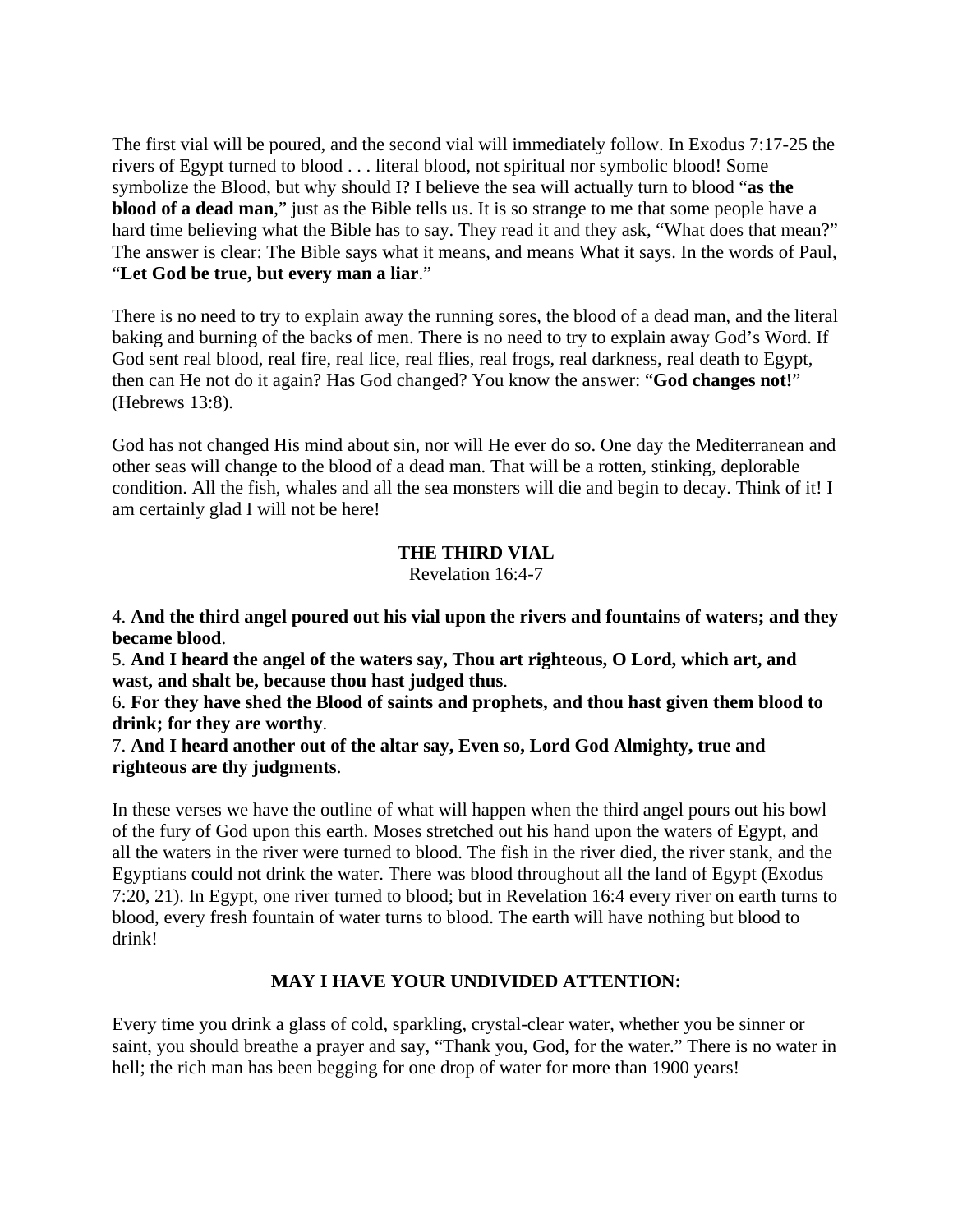When the third angel pours out his bowl of God's wrath upon this earth, there will not be one drop of fresh drinking water left. All waters will be changed into pure blood.

People will go to their iceboxes, open the door, take out a pitcher - no, it will not be tomato juice; it will be congealed blood!

They will go to the faucet and open it. At first they will say, "There is rust in the pipes." But it will not be rust - it will be blood! The longer they run it, the redder it gets. They will go to the fountains, mash the button - and blood will spurt forth.

In the name of all that is reasonable, if you are not saved can you afford to take a chance on being left if the Rapture should take place in the next sixty seconds?

You do not know that it will not. I am not trying to prove that it will - but I can prove that everything in the Bible that needs to be fulfilled before the Rapture of the Church has been literally fulfilled, is being fulfilled, before your very eyes this moment.

In Revelation 8:10-11, a third of the rivers became wormwood and many died because of the bitterness; but here the blood is universal. As the judgments come nearer the end, they become more severe, and they are worldwide. All of this terrible thing will begin in Jerusalem, but it will spread to the four corners of the earth.

No water to drink! Have you ever been thirsty? REAL thirsty? I was reared on the farm and I thought I knew what thirst was, until I went to the mission field and we went back into the jungles to visit the Pygmies in French Equatorial Africa. We traveled by truck, then by river boat, then by dugout canoe. Then we walked for thirty miles. Our water gave out, and we dared not drink the water in the streams because of the filth, germs and parasites.

The missionary warned us and watched us lest we drink the water. It was clear, it looked good but it was filled with disease.

We walked for more than half a day in the hot African sun, and I discovered the real meaning of thirst. When we arrived at the missionary's home, we drank every drop of water in the house! The dear missionary's wife was forced to boil water, even for the evening meal. We emptied every container he had. Beloved, that is one time I said grace over water!

As I drank, I thought of hell and of the peoples on earth when every fresh fountain turns to blood.

Do you know the Lord? Are you born again? If you are not, then my dear friend you are headed for a place where there is no water, and never will be! God help you to give your heart to Jesus. Read II Peter 3:9, John 3:16-18.

When the angel poured out his vial upon the rivers and fountains and they became blood, the angel of the waters said: "**Thou art righteous, O Lord, which art, and wast, and shall be, because thou hast judged thus**."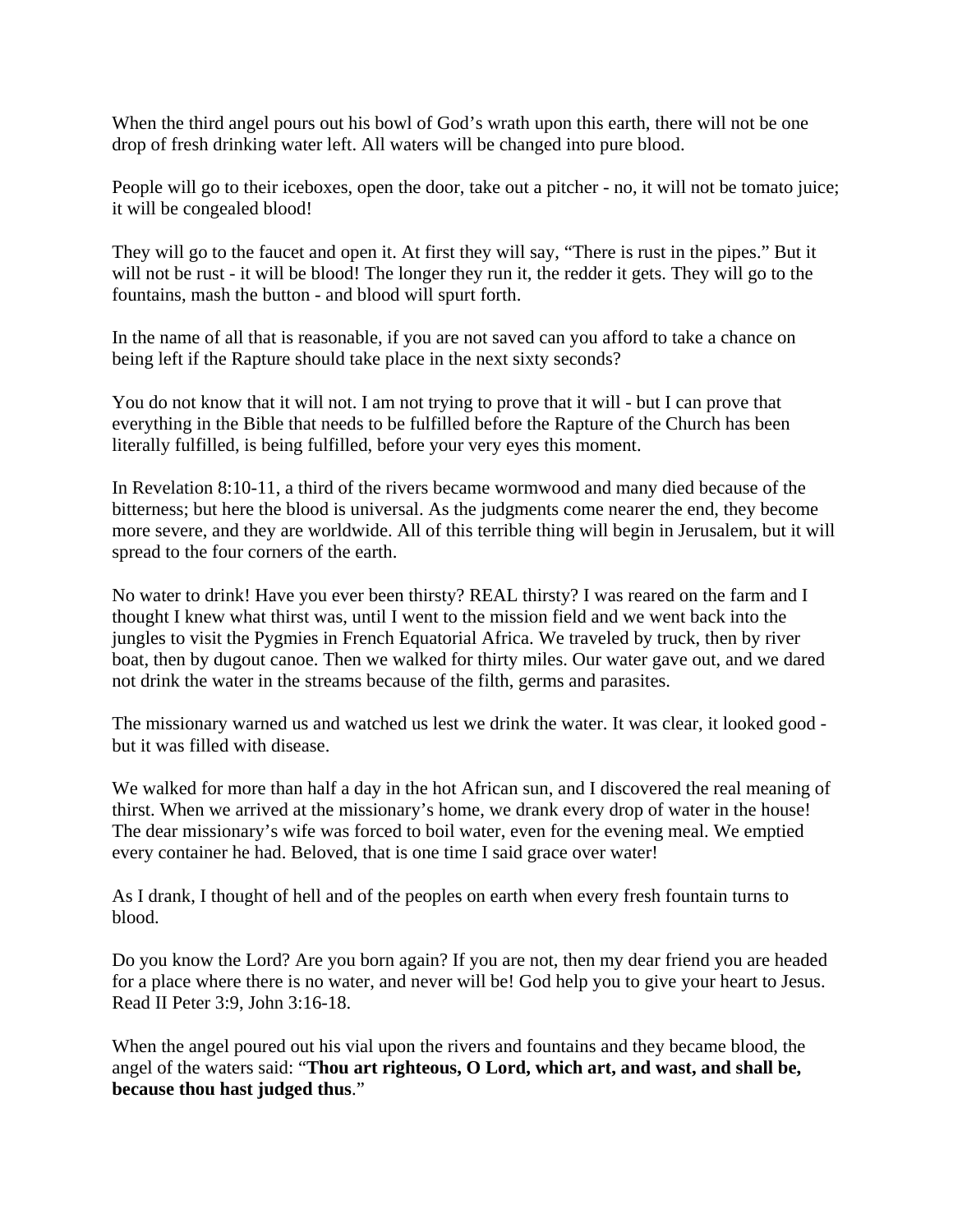The angel of the waters was in perfect agreement with God's divine judgment. He justifies God's act by saying, "**For they have shed the Blood of saints and prophets**"; therefore, "**Thou hast given them blood to drink; for they are worthy**."

Then another angel from the altar of God said, "**Even so, Lord God Almighty, true and righteous are thy judgments**." The angels are saying, "Amen! Lord God Almighty, you are right! Let them drink blood. They shed the Blood of the saints; give them blood to drink! They are worthy, they deserve it!"

You may rest assured, sinner or saint, you will receive from the hand of God in judgment, exactly what YOU deserve - no more, no less. You will get what is coming to you. Men deliberately spurn God's love and refuse His mercy. God has stretched out His hand . . . they have paid no attention. Men set at naught God's counsel; they will not listen to His reproof. Therefore, God will pour out His fury upon them and He will laugh at their calamity. Read Proverbs 1. Men who take pleasure in sin and ungodliness must be damned (II Thessalonians 2:8-12; Deuteronomy 32:39-43; Isaiah 28:21).

# **THE FOURTH VIAL**

Revelation 16:8-9:

8. **And the fourth angel poured out his vial upon the sun; and power was given unto him to scorch men with fire**.

## 9. **And men were scorched with great heat, and blasphemed the name of God, which hath power over these plagues: and they repented not to give him glory**.

In Revelation 8:12 the heavenly bodies were affected. "**One-third**" were blacked out. But here it is altogether different. The power of the sun is increased until the terrific heat and blazes of fire from the sun scorch and burn the backs of men, roasting them. What a horrible thought! God takes His mighty hand, pushes the sun so near the earth that the sun-rays scorch the backs of earth's inhabitants! God created the sun, and it would be a small thing for Him to put it close enough to earth to scorch men. Both Moses and Malachi speak of a day in which it will "**BURN AS AN OVEN**," when men shall be "**DEVOURED WITH BURNING HEAT**" (Deuteronomy 32:24, Malachi 4:1).

Hear this solemn declaration: "**The earth mourneth and fadeth away, the world languisheth and fadeth away, the haughty people of the earth do languish. The earth also is defiled under the inhabitants thereof; because they have transgressed the laws, changed the ordinance, broken the everlasting covenant . . . therefore the inhabitants of the earth are burned, and few men left**" (Isaiah 24:4-6).

Remember again: "**Except those days be shortened, there would be no flesh saved**."

Some Bible teachers spiritualize this fire. God pity them! When this angel pours out his vial of wrath, the sun is smitten and sends forth rays that are so hot they burn men as if a blowtorch were turned on their backs.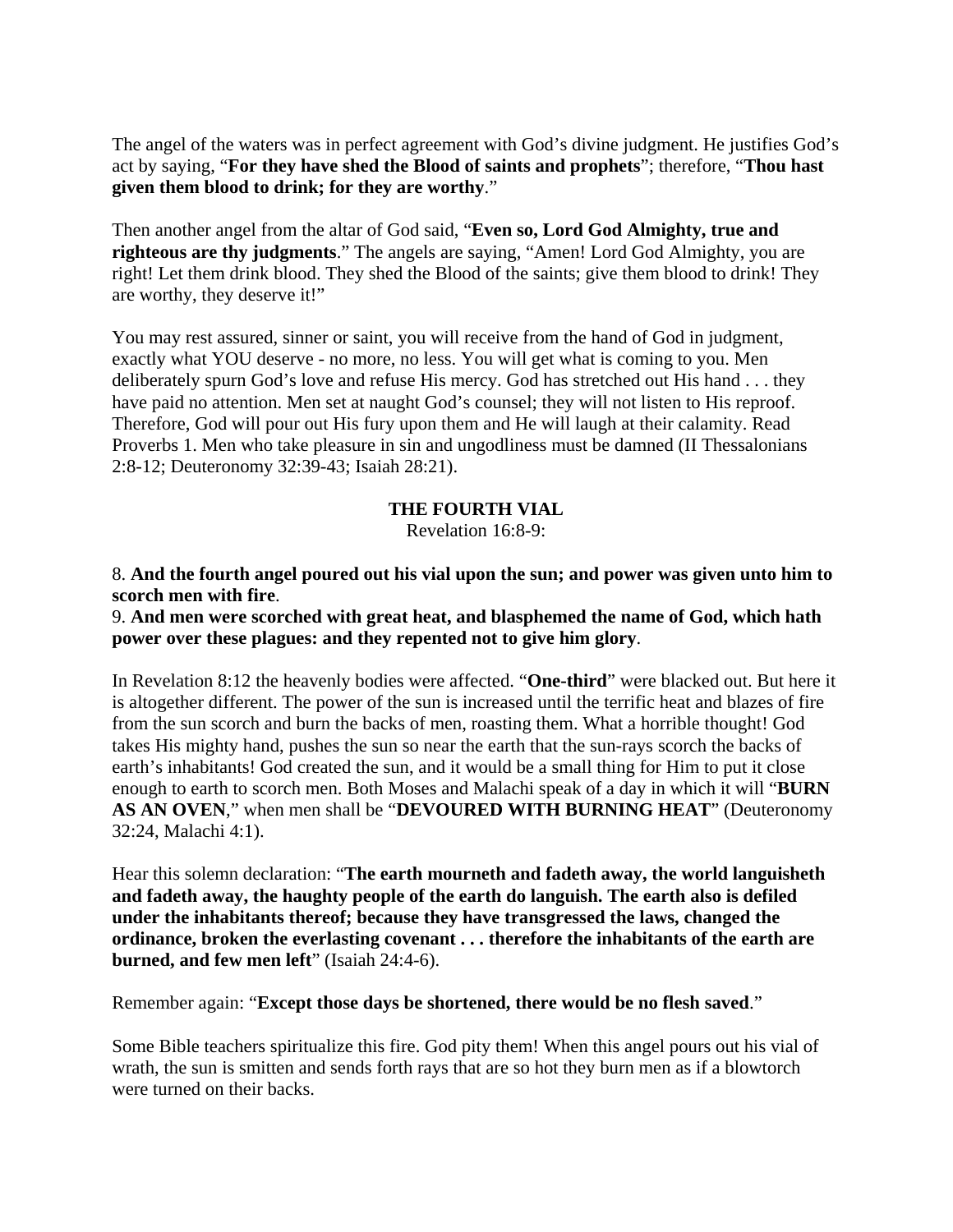The dwellers of the earth will be scorched with terrific heat. They are oppressed, burned, killed by the strong rays of the sun. They are smitten with sunstrokes, overwhelmed with heat, suffocated. And yet some Bible teachers spiritualize this judgment when the fourth angel pours out his vial of the wrath of God! God help them! I am glad I will not be standing in their shoes at the judgment of God. God, in this one of the last plagues, takes the beautiful, life-giving, earthwarming sun and turns it into a giant ball of tormenting fire. Can you imagine it? Can you picture it in your mind? Can you picture men and women with their backs, faces, arms, legs, a mass of giant blisters . . . parched, dried skin burned with intense heat. Can you imagine a sight like that?

You would think that everyone on earth would fall on their faces and cry out to God for mercy and beg God to save them - but according to the Word of God, those who are burned "**repented not to give Him the glory**." Instead of repenting, they blasphemed God for sending such plagues upon them. You know why? They are sold under sin. They are marked for hell. They knew the truth but refused to accept it. They accepted Antichrist instead of Christ, and they bear the mark of the Beast.

They worship him . . . they were true to their god (the Antichrist) and therefore they are doomed and damned with him. What a terrible, horrible end for mankind - and yet millions will come to this fiery, blazing end.

When men know God but refuse to glorify Him as God; when men change the truth of God into a lie; when men refuse to keep God in their knowledge, God gives them up. Read carefully Romans 1:18 ff. The most dangerous thing in this world is for a man to know the way of God, hear the way of truth, and boldly refuse to follow God in truth.

## **THE FIFTH VIAL**

Revelation 16:10-11:

10. **And the fifth angel poured out his vial upon the seat of the beast; and his kingdom was full of darkness; and they gnawed their tongues for pain,** 11. **And blasphemed the God of heaven because of their pains and their sores, and repented** 

**not of their deeds**.

You can see from this plague that all seven vials are poured out in rapid succession during a very short period of time. The people still have their sores. They received the sores when the first vial was poured out. Now the fifth vial is poured out, and the sores are still with them.

Get this picture if you can: First, men who have the mark of the Beast are covered with running, "**grievous**" sores. Next, the sea turns to the blood of a dead man, and all life in the sea dies. Then, all the fresh water is turned to blood and people have only blood to drink. To make conditions worse, the sun then burns men so that they are scorched with blistering heat. God then blacks out the entire universe, and people move about in gross darkness. Their pain is so unbearable they GNAW THEIR TONGUES AND CURSE GOD!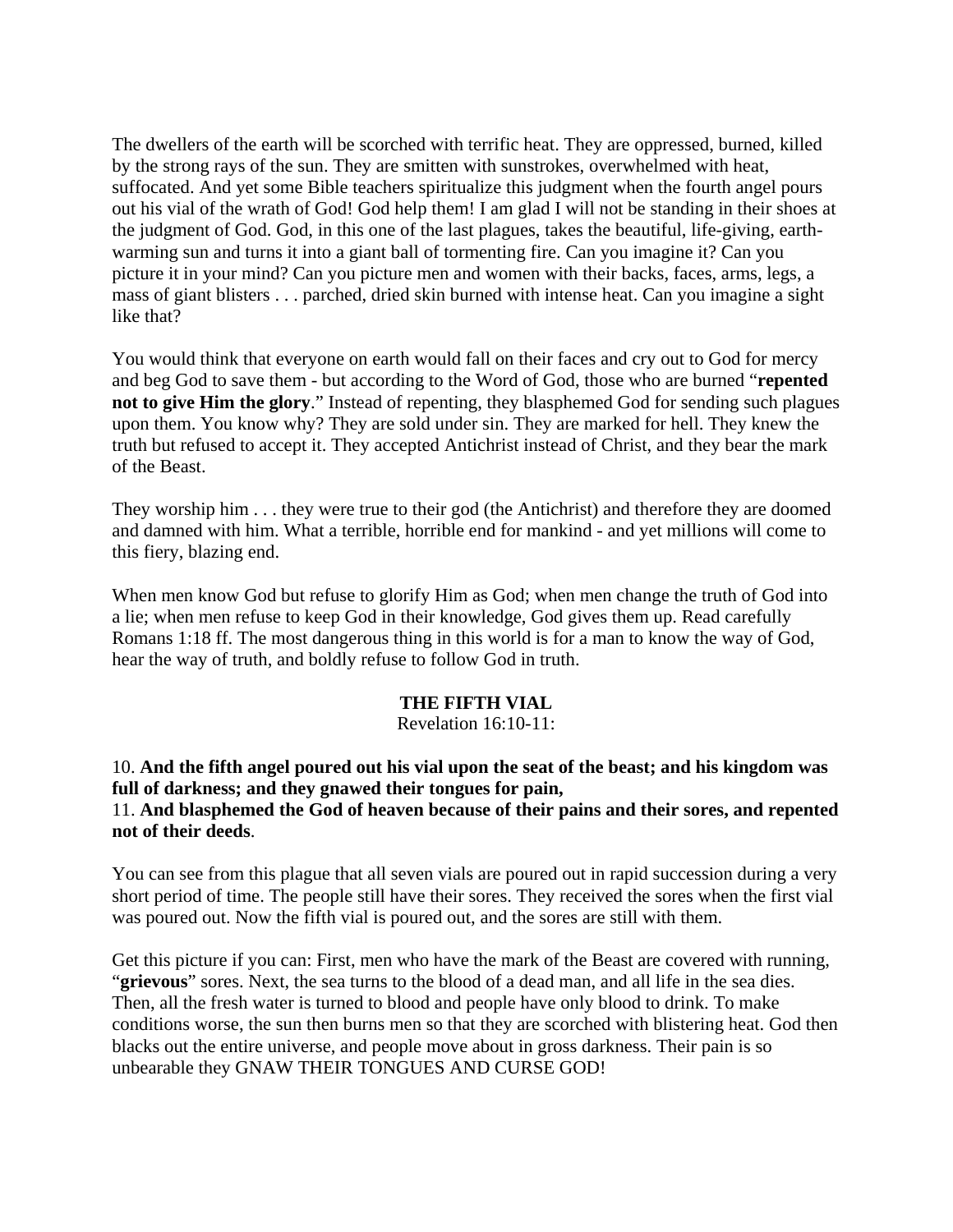Isaiah foresaw that day and he wrote about it: "**Behold, the darkness shall cover the earth, and gross darkness the people**." (Isaiah 60:2).

Joel saw that day: "**The day of the Lord cometh . . . a day of darkness and of gloominess, a day of clouds and of thick darkness . . . the sun shall be turned into darkness, and the moon into blood**. . . ." (Joel 2:1, 2, 31).

Nahum saw that dreadful day. He said that God will pour out His fury like fire upon the people. "**Darkness shall pursue His enemies**" (Nahum 1:6-8).

Jesus said, ". . . **In those days, after that tribulation, the sun shall be darkened, and the moon shall not give her light, and the stars of heaven shall fall** . . ." (Mark 13:24, 25).

There will be total darkness over all the earth. There will be no moon, no sun, no stars - only inky, black, total darkness.

There are some who spiritualize the darkness and symbolize the gnawing of tongues because of pain.

But as always, unless God definitely tells me that it is symbolic or spiritual, I read it and take it literally - just as I accept the virgin birth, the crucifixion, the shed blood, the resurrection. I do not spiritualize those things; why should I spiritualize the darkness, the blood, the sores - and the fact that people will be in such agony they will chew their tongues and the pain will not be noticed, compared with the other torment they will be enduring at that time!

The last time the entire earth was totally blacked out was when Jesus hung on the cross. He was paying the sin-debt. He took the sinner's place . . . outer darkness forever. Jesus suffered all the agony, pain and misery of an eternal hell for you and me. No, He did not go to the fires of hell, but He suffered all the agony, even the darkness.

Verse 11 is very needful and enlightening. These people who are in such agony do not fall on their faces and beg God for mercy. They curse God and blaspheme His name. They do not repent. These people have been sent strong delusions. They believed The Lie - they must be damned.

# **THE SIXTH VIAL**

Revelation 16:12:

## 12. **And the sixth angel poured out his vial upon the great river Euphrates; and the water thereof was dried up, that the way of the kings of the east might be prepared**.

There is only one "**great river Euphrates**." Since the sores were literal, the blood, the heat and the darkness were literal, why should not this be a literal river?

It is! You will recall that God on one occasion rolled back the Red Sea (and on another occasion, the River Jordan), in order to prepare a way for His people.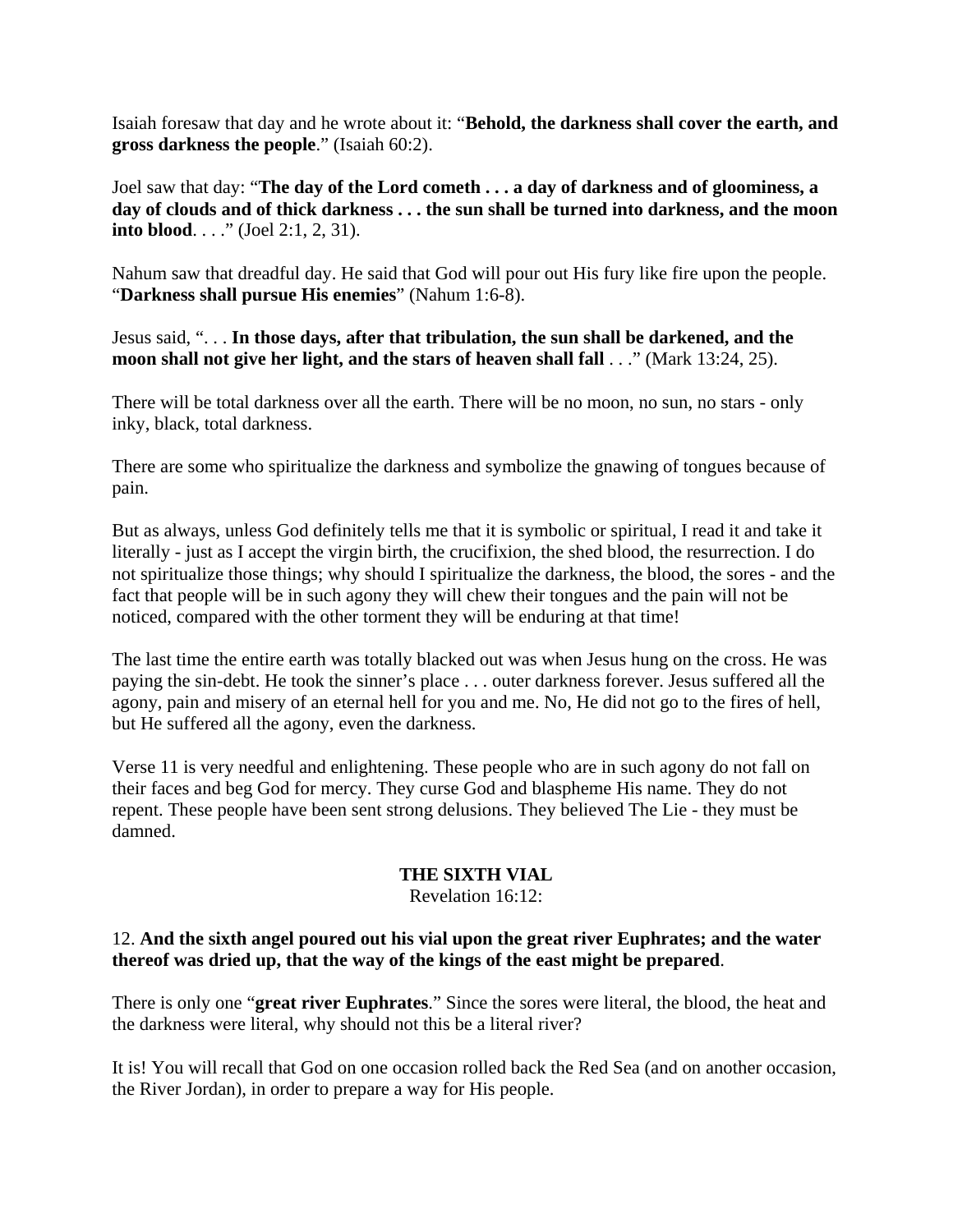These miracles were a blessing to God's people - but they also brought judgment upon the enemy. When God rolled back the waters of the Red Sea, He prepared the way of deliverance for Israel, which also was a way of destruction for Pharaoh and his mighty army, who were trying to destroy Israel. When God rolled back the River Jordan, He prepared the way for the destruction of the wicked city of Jericho and the giant confederation of the Canaanites.

The Euphrates River has been a great dividing line for ages, dividing the countries of the east from those of the west in that part of the world. This river is 1780 miles long, from 300 to 1200 yards wide, and its depth ranges from ten to thirty feet. Most of the year it is even larger, depending upon the rainfall. It was the boundary of Solomon's kingdom. It is spoken of as the northeast limit of the land promised to Israel (Genesis 15:18; Deuteronomy 11:24; Joshua 1:4).

History testifies to the great hindrance this river has afforded to armies down through the ages.

The drying up of the Euphrates, as set forth in our present study, will prepare the way and open the door to allow the gigantic eastern armies to cross the country and assemble around the Antichrist.

This will be the "**great day of God Almighty**." Isaiah saw this day when he said, "**With His mighty wind shall He shake His hand over the river** (Euphrates) **and shall smite it in the seven streams, and make men go over dry shod**." Read carefully Zechariah 10:11 and Jeremiah 51:36.

At the drying up of the river, John sees something else:

In I Kings 22:20-22 we read, "**And the Lord said, Who shall persuade Ahab, that he may go up and fall at Ramoth-gilead? And one said on this manner, and another said on that manner. And there came forth a spirit, and stood before the Lord, and said, I will persuade him. And the Lord said unto him, Wherewith? And he said, I will go forth, and I will be a lying spirit in the mouth of all his prophets. And he said, Thou shalt persuade him, and prevail also: go forth, and do so**."

The Lord gave permission for a lying spirit to be in the mouth of Ahab's prophets. They prophesied lies to him, he went up to Ramoth-gilead, was killed, and the dogs licked his blood. A spirit from hell was allowed to go forth to inflame and deceive Ahab and to cause him to walk directly into a death trap. So it will be with the kings of earth when the three evil spirits shall deceive them and bring them in for the battle of "**God Almighty**."

In the case of Ahab it was "**one evil spirit**," but in our Scripture in Revelation it is "**three unclean spirits**," which are termed the "**spirits of demons**" and are likened unto frogs loathsome, filthy, disgusting, bred out of the quagmire of the universe. These are sent out on their terrible mission.

## **THREE UNCLEAN SPIRITS**

Revelation 16:13-16: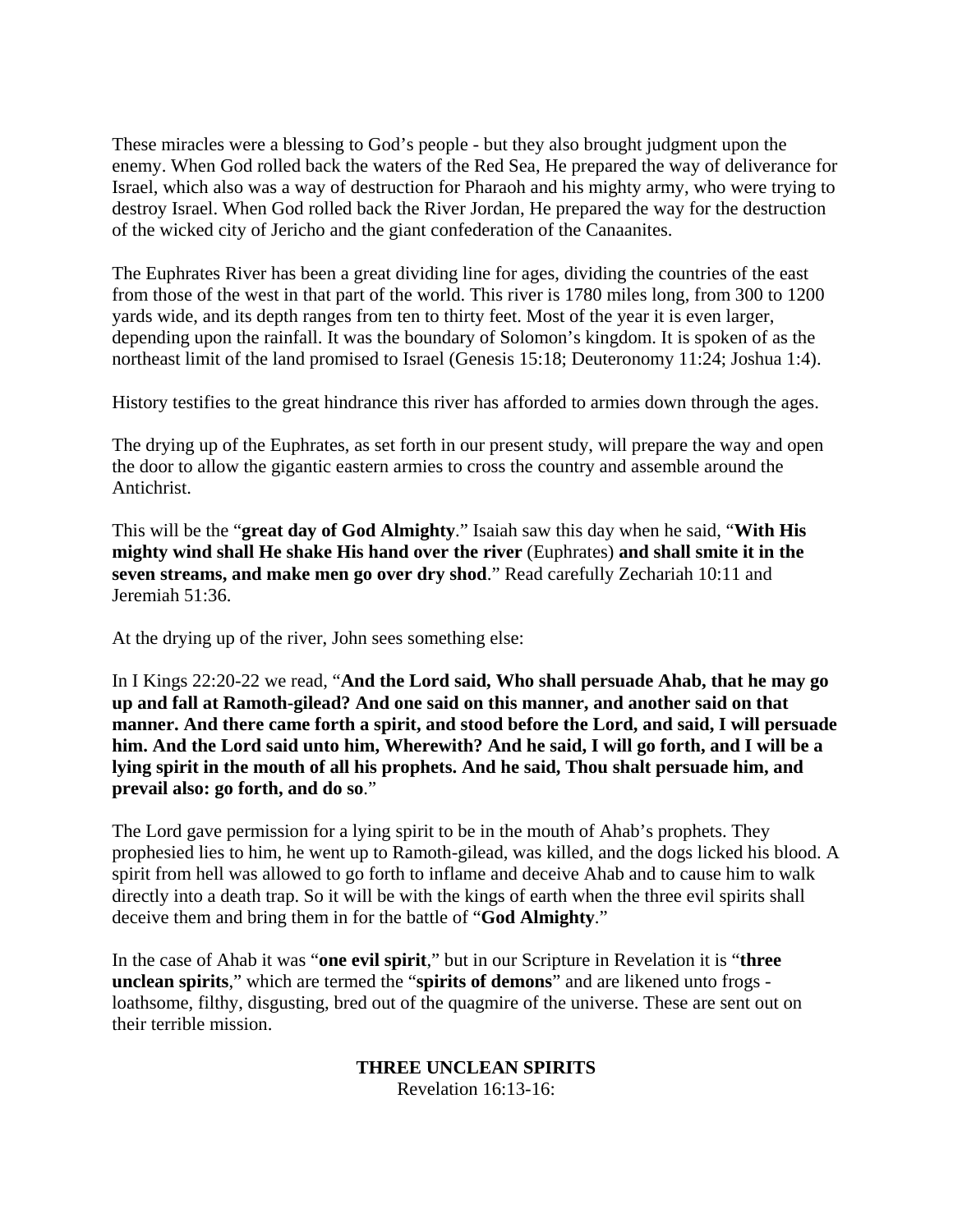13. **And I saw three unclean spirits like frogs come out of the mouth of the dragon, and out of the mouth of the beast, and out of the mouth of the false prophet**.

14. **For they are the spirits of devils, working miracles, which go forth unto the kings of the earth and of the whole world, to gather them to the battle of that great day of God Almighty**.

15. **Behold, I come as a thief. Blessed is he that watcheth, and keepeth his garments, lest he walk naked, and they see his shame**.

16. **And he gathered them together into a place called in the Hebrew tongue Armageddon**.

At this period of the reign of the Antichrist, all the kings of earth have bowed to his commands and are allied with him in all-out war to crush the remnant of Israel who have refused to accept the false messiah or to receive his mark. In order to congregate all these kings and their armies in one place at one time for the last great slaughter, God does two things:

1. He dries up the great river Euphrates that would hinder their movements toward Jerusalem. 2. He allows three demon spirits to go out and draw the kings and their armies to Jerusalem for the battle.

God has not changed since Old Testament days.

These spirits have power to work miracles - satanic miracles - and through these miracles the multitudes who are following the Antichrist will be deceived. Through the power and unusual miracles of the spirits, all the followers of the satanic trinity will be stirred up to declare war on the Lamb and His followers who are in Jerusalem.

The whole satanic system responds, and unites to march to Jerusalem for the great battle - and they will find the going easy since Euphrates, the great natural barrier, is dried up.

This is not the only mention of these evil spirits.

Paul warns that in the last days seducing spirits will come, teaching lies. Read the account in I Timothy 4:1-6.

With holy irony the Holy Spirit dictates these memorable words to Joel: "**Proclaim ye this among the Gentiles; Prepare war, wake up the mighty men, let all the men of war draw near; let them come up: Beat your plowshares into swords, and your pruninghooks into spears: let the weak say, I am strong. Assemble yourselves, and come, all ye heathen, and gather yourselves together round about: thither cause thy mighty ones to come down, O Lord**" (Joel 3:9-11).

Here is a word-picture of that great gathering for the great battle: "... **The heathen rage, and the people imagine a vain thing . . . The kings of the earth set themselves, and the rulers take counsel together, against the Lord and against His anointed, saying, Let us break their bands asunder, and cast away their cords from us. He that sitteth in the heavens shall laugh: the Lord shall have them in derision** (confusion)" (Psalm 2:1-4).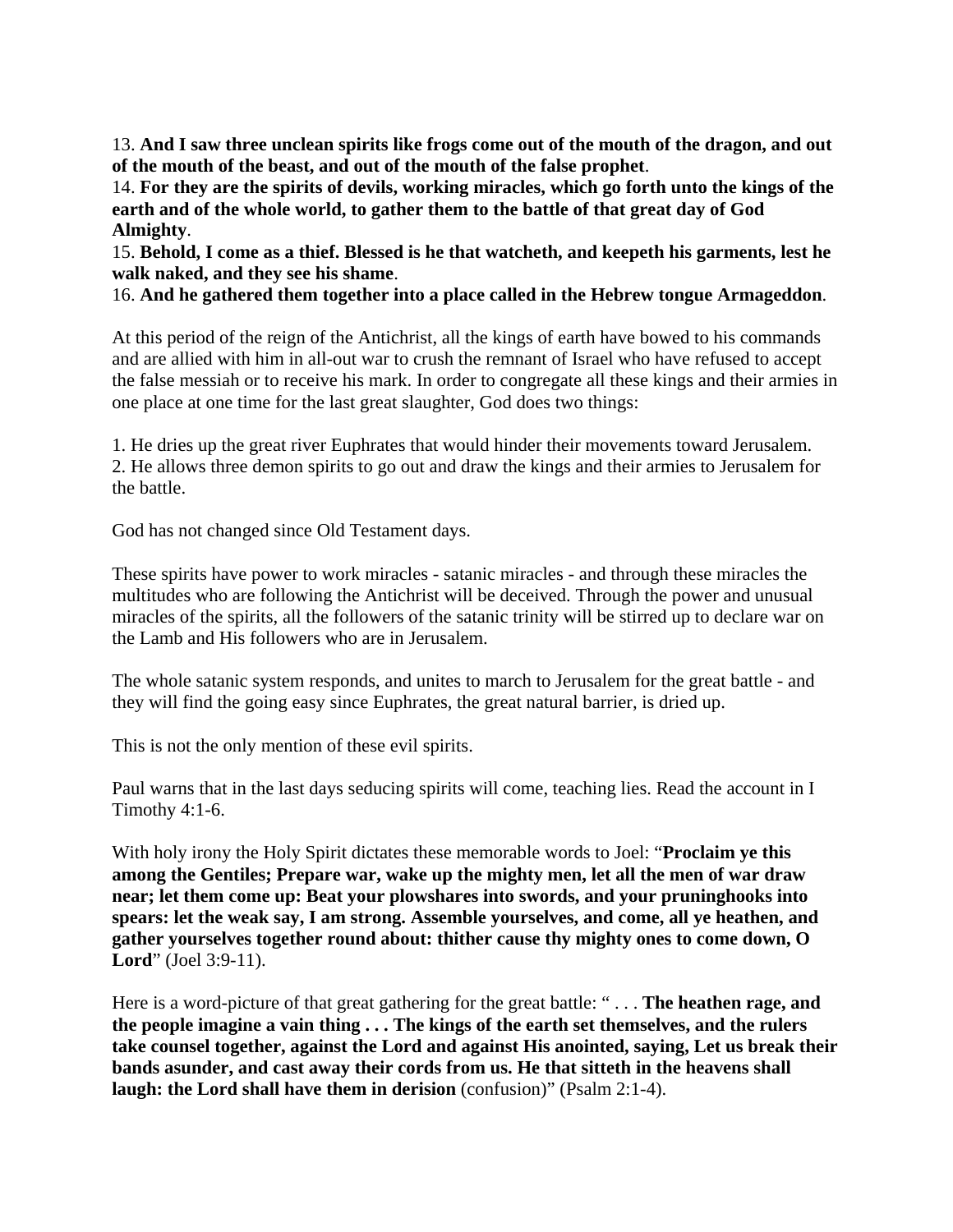Read the entire second Psalm for the picture of that great day when the armies of Christ and Antichrist meet around Jerusalem in the valley of Armageddon.

In verse 15 John gives a solemn warning: "**Behold, I come as a thief. Blessed is he that watcheth and keepeth his garments, lest he walk naked, and they see his shame**." Why is this strange announcement here?

The voice of Jesus is making this announcement. These words sound like the words which Jesus Christ our Lord spoke to the Church concerning the Rapture, but since the Church was raptured almost seven years previous to this Scripture, how does this announcement apply here? For whom is Jesus coming? Revelation 15:2 gives a picture of the group for whom Jesus is coming at this stage in the pouring out of the seven vials.

During the reign of Antichrist, not all will bow down and worship him, nor will all receive his mark. Most of those who refuse to do so will be killed, but some will live through it all, up to the pouring out of the seventh vial. It is for these faithful ones that Jesus comes just before the great Battle of Armageddon begins. They will be supernaturally removed from the earth, and those who have been killed will be raised and given a new body. Revelation 6:9-11 gives a picture of these martyrs - but they must be faithful unto the end if they would be in that number (Matthew 24:13).

Final judgment cannot be poured out until every righteous one is out of the range of God's fury.

It was thus in the days of the flood. Not one drop of rain fell until Noah was in the ark and "the Lord shut the door" (Genesis 7:1-16).

It was likewise in the days of Sodom. Lot was a just (righteous) man (II Peter 2:6-8), and God could not destroy Sodom until Lot was safely outside the city.

Read the entire nineteenth chapter of Genesis, noting especially verse 22: "**Haste thee, escape thither; for I cannot do any thing till thou be come thither!**"

The Church - the Bride of Christ - will not go through one day of the Great Tribulation (Revelation 3:10; 4:1-3). So it will be in the darkest hour of all human history . . . every Godfearing person must be removed before Almighty God thrusts in the sharp sickle (the Word) to reap the earth. "**And He gathered them together into a place called in the Hebrew tongue Armageddon**" (Revelation 16:16).

Armageddon means *Mount of Megiddo*, which takes in the plain of Jezreel, the great valley that runs through the middle of the Holy Land from the Mediterranean Sea to the Jordan River. It is approximately two hundred miles long and ten miles wide. The name comes from a Hebrew root which means "*to cut off*," and that is exactly what God will do in that great hour! This valley has been a place of slaughter down through the ages. It was the great battlefield of the Old Testament. Judges 5:19 tells us that "**the kings came and fought . . . by the waters of Megiddo**." II Chronicles 35:22 tells us that "**Josiah came to fight in the valley of Megiddo**."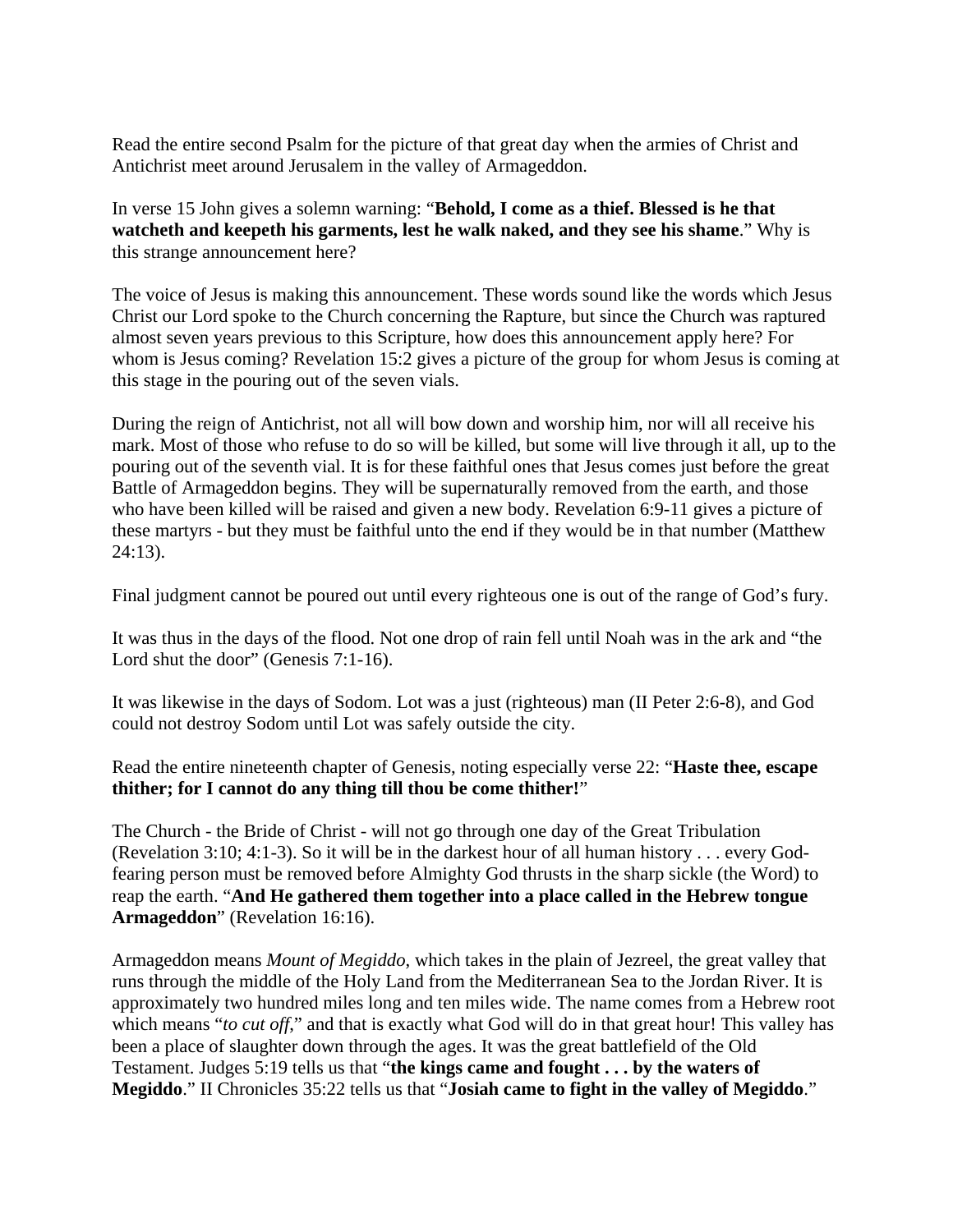The sixth vial brings all the kings of earth, with their armies, to the valley of slaughter. All is now ready for the last vial to be poured out. What a sight! Jerusalem is now surrounded by armies; there are millions of soldiers with their kings. They are determined to wipe the names of God and Jesus from the earth and from the memory of man. But alas! What a deluge of blood they are to enter. Two hundred miles of blood - six feet deep and ten miles wide (Revelation 14:20).

Are YOU saved, dear reader? Amen! if you are; but woe be unto you if you are not! Repent and believe on the Lord Jesus Christ, and be saved NOW! (John 5:24, Romans 10:9,10).

## **THE SEVENTH VIAL**

Revelation 16:17-21:

17. **And the seventh angel poured out his vial into the air; and there came a great voice out of the temple of heaven, from the throne, saying, It is done**.

18. **And there were voices, and thunders, and lightnings; and there was a great earthquake, such as was not since men were upon the earth, so mighty an earthquake, and so great**. 19. **And the great city was divided into three parts, and the cities of the nations fell: and great Babylon came in remembrance before God, to give unto her the cup of the wine of the fierceness of his wrath**.

20. **And every island fled away, and the mountains were not found**.

21. **And there fell upon men a great hail out of heaven, every stone about the weight of a talent: and men blasphemed God because of the plague of the hail; for the plague thereof was exceeding great**.

## "**And the seventh angel poured out his vial into the air; and there came a great voice out of the temple of heaven, from the throne, saying, IT IS DONE!**"

From the seat of the Judge of all, we have the announcement that it is done. This is the climax! When Jesus paid the supreme price for the redemption of sinners, just before He died He cried, "**IT IS FINISHED!**" On the Cross He finished redemption for the soul. Nothing more can be added. Redemption of the soul is complete in Jesus. And now, the judgment of the earth is done. It, too, is finished! Jesus Christ is about to rid the earth of the dragon, the Beast, and the false prophet. The contents of the little seven-sealed book are completed. Every minute detail has been carried out and the whole creation at last will stop "**groaning and travailing in pain**" (Romans 8:22). IT IS DONE! HALLELUJAH!

The events which follow the pouring out of the seventh vial are without parallel in human history.

Never has there been such calamity, confusion, chaos, discomfiture, discord, agitation, upheaval and such cataclysmic manifestations upon this earth as will be when the seventh vial is emptied! The air will go into mighty convulsions. There will be lightnings, thunderings, and voices. This vial is poured into the air; the air is first affected, and then the judgment moves down to earth.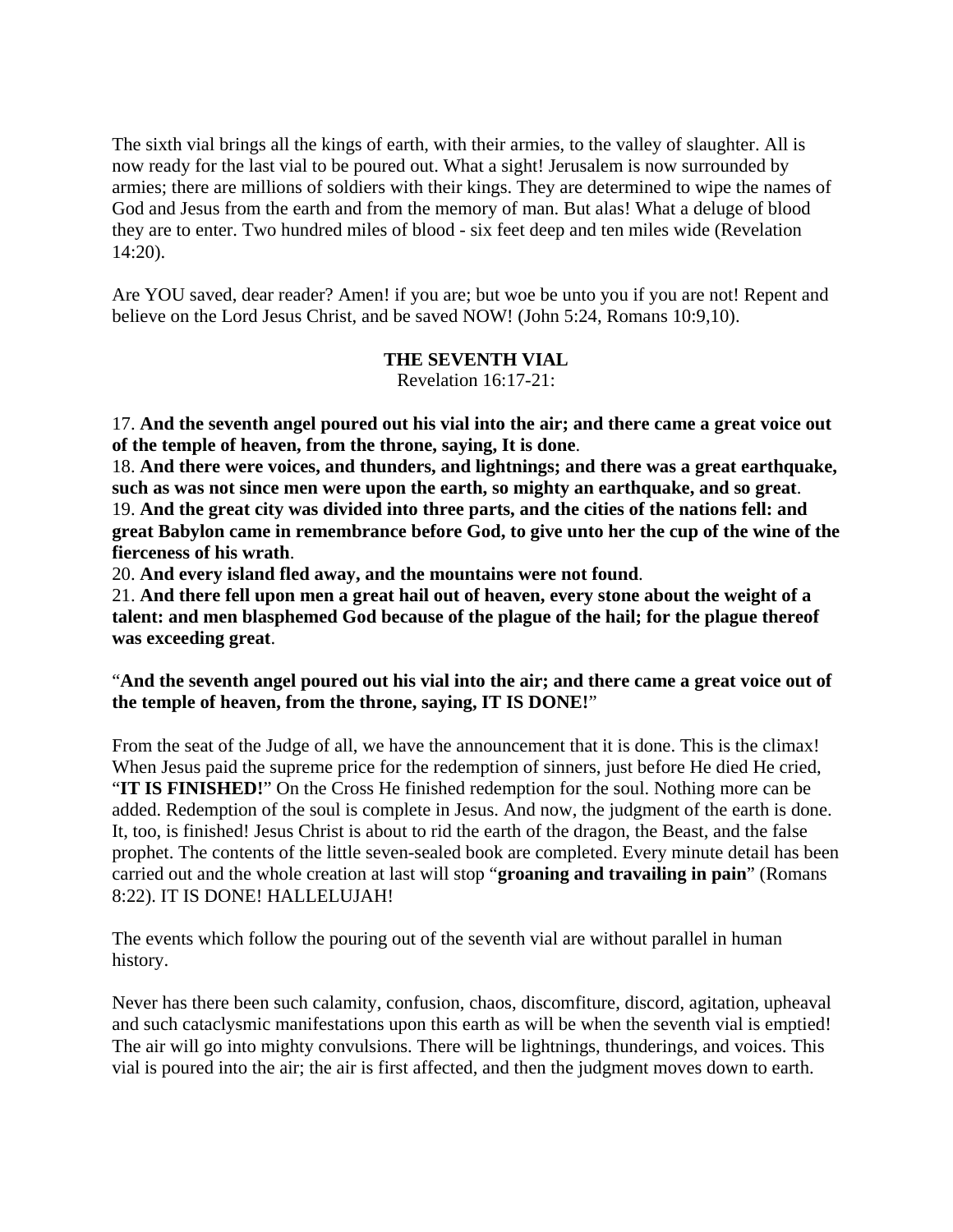Many of the prophets foretold these days when the heavens would undergo terrific judgments. Read Psalm 102:25,26 and Isaiah 51:6.

Matthew 24:29 and Hebrews 12:25-26 refer to the shaking of the powers of the heavens. Peter tells us that the heavens shall pass away with a great noise (explosion) and the elements will melt with fervent heat (II Peter 3:10-12). (This refers to the first and second heavens, where the clouds and stars are, not to the abode of God, which is the third Heaven - II Corinthians 12:1-4). Isaiah says that the Lord of hosts shall visit "**with thunder, and with earthquake, and great noise, and with storm and tempest, and the flame of devouring fire**" (Isaiah 29:6).

Psalm 50:3-4 tells us, "**Our God shall come, and shall not keep silence: a fire shall devour before Him, and it shall be very tempestuous round about Him. He shall call to the heavens from above, and to the earth, that He may judge His people**."

In Revelation 17 the kingdom of Satan is crumbling.

He has been prince of the power of the air (Ephesians 2:2) for six thousand years, but his rule is about over. The elements have turned on him and the air is turned into liquid fire!

The situation on earth is no better: "**And there were voices, and thunders, and lightnings; and there was a great earthquake, such as was not since men were upon the earth, so mighty an earthquake, and so great**." This is the time of which Isaiah was speaking when he said the Lord would arise "**to shake terribly the earth**" (Isaiah 2:19-21). Haggai recorded it in these words: "**Yet once . . . and I will shake the heavens, and the earth, and the sea, and the dry land; and I will shake all nations** . . ." (Haggai 2:6, 7).

Revelation 16:19 gives us some idea of the terror and the greatness of this earthquake: "**And the great city was divided into three parts, and the cities of the nations fell: and great Babylon came in remembrance before God to give unto her the cup of the wine of the fierceness of His wrath**."

Please note that the "**great city**" (Jerusalem) is shaken into three parts; and that all the other cities are reduced to total ruin.

Can you imagine an earthquake so great and so powerful that it levels all the cities of the earth? Jerusalem is now protected from total ruin because it is in part possessed and appropriated as being the Lord's (Revelation 11:1,2). This earthquake will be so powerful that the Mount of Olives will break in half, with one half moving toward the east and the other toward the west. Read Zechariah 14:4; 13:8-9. Here we have two parts of the land cut off, destroyed . . . one part is preserved . . . "**I will bring the third part through the fire**." I believe this verse refers to the time of our Scripture in Revelation 16:19.

All the cities of earth are ruined in this gigantic earthquake . . . yes, even those great and powerful cities of Rome, Cairo, London, and New York! Can you imagine the death and destruction of such an hour?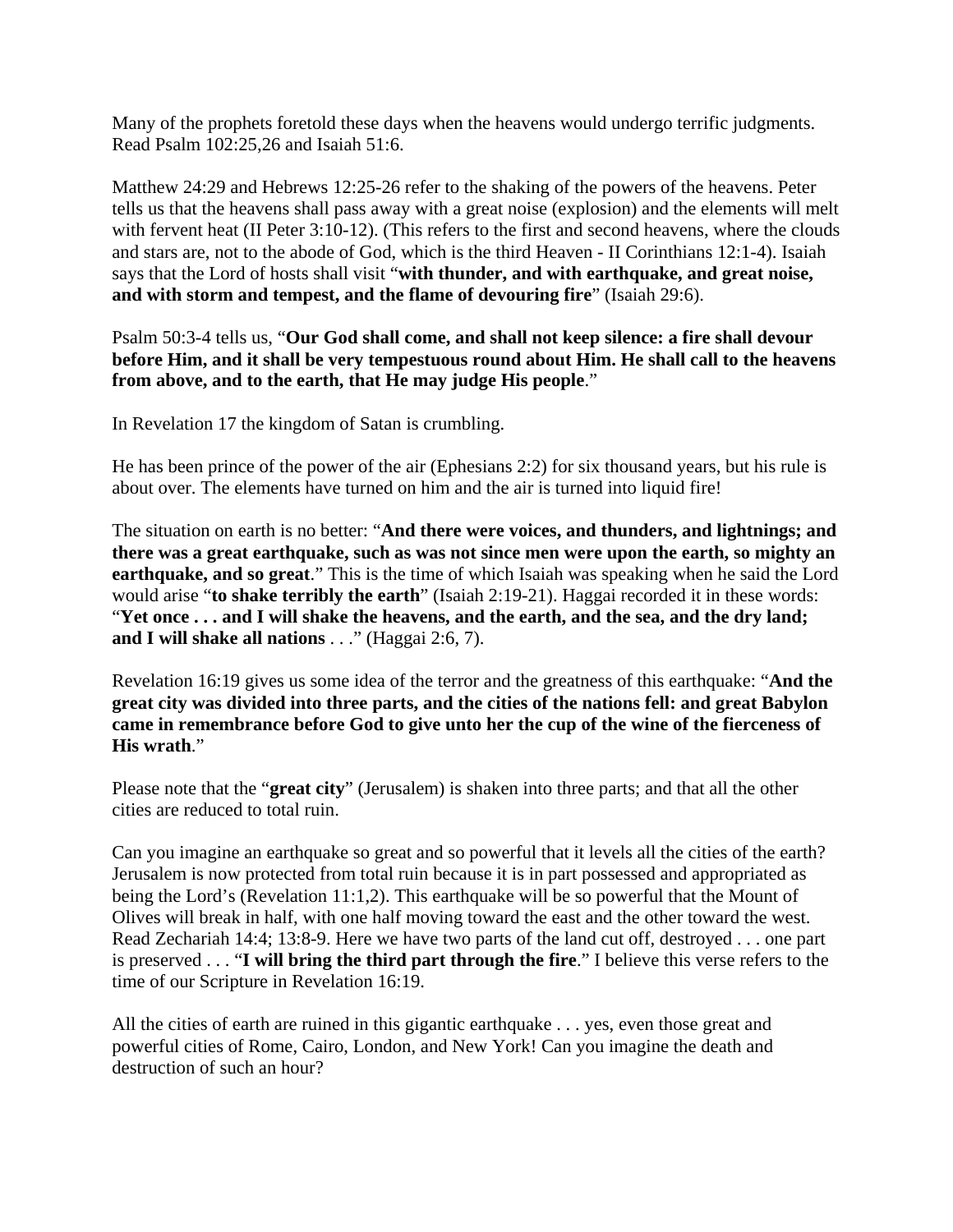This is it! This is the end of the systems of the devil and his henchmen . . . Verses 20 and 21: "**And every island fled away, and the mountains were not found. And there fell upon men a great hail out of heaven, every stone about the weight of a talent: and men blasphemed God because of the plague of the hail; for the plague thereof was exceeding great**."

Men must spend billions of dollars on bombs, planes, ships and guns in order to carry on war;. but not so with God. He uses mountains for tanks and islands for torpedoes!

In chapter 6, the mountains moved out of their places, and when men prayed and begged the mountains to fall on them and hide them "**from the face of Him who sitteth on the throne**," they refused to obey; but now it is different. The Tribulation is about over. If those days were not shortened, no flesh would be saved; but for the elect's sake God will shorten them.

Jeremiah 4:23-26: "**I beheld the earth, and, lo, it was without form, and void; and the heavens, and they had no light. I beheld the mountains, and, lo, they trembled, and all the hills moved lightly. I beheld, and, lo, there was no man, and all the birds of the heavens were fled. I beheld, and, lo, the fruitful place was a wilderness, and all the cities thereof were broken down at the presence of the Lord, and by His fierce anger**."

But that is not all:

From the sky fell hailstones weighing about a talent. Talents varied in weight at the time of the writing of Revelation. The Jewish talent of silver was 115 pounds, while all others were 135 pounds. An Egyptian talent was 86 pounds. In Antioch, they used talents of 390 pounds. So, whatever the weight, these hailstones are tremendous, even if they weigh only the smallest talent.

Have you ever been in a hailstorm? The largest hail I have ever seen was about an inch and a half in diameter . . . about the size of a hen egg. I cannot imagine pieces of ice that will weigh between one hundred and four hundred pounds, falling out of the clouds! Imagine the chaos this will bring upon this old earth! But what effect did this great deluge of hail have upon men? "**And men blasphemed God because of the plague of hail**."

It would seem that by this time, someone would be praying . . . but no, they have sold out to sin and the devil for eternity, and there is no repentance for them!

What about YOU, dear reader? Are you saved? Do you know Jesus? Have you crossed the deadline? Please get this picture of what sin finally pays in wages:

These people who are cursing God in Revelation 16:21 are those who chose Antichrist instead of Christ.

They accepted the mark of the Beast and worshipped him.

Whom have YOU accepted, dear reader? At whose feet are you worshipping? You are either on God's side or on the side of the devil, for there is no middle ground.